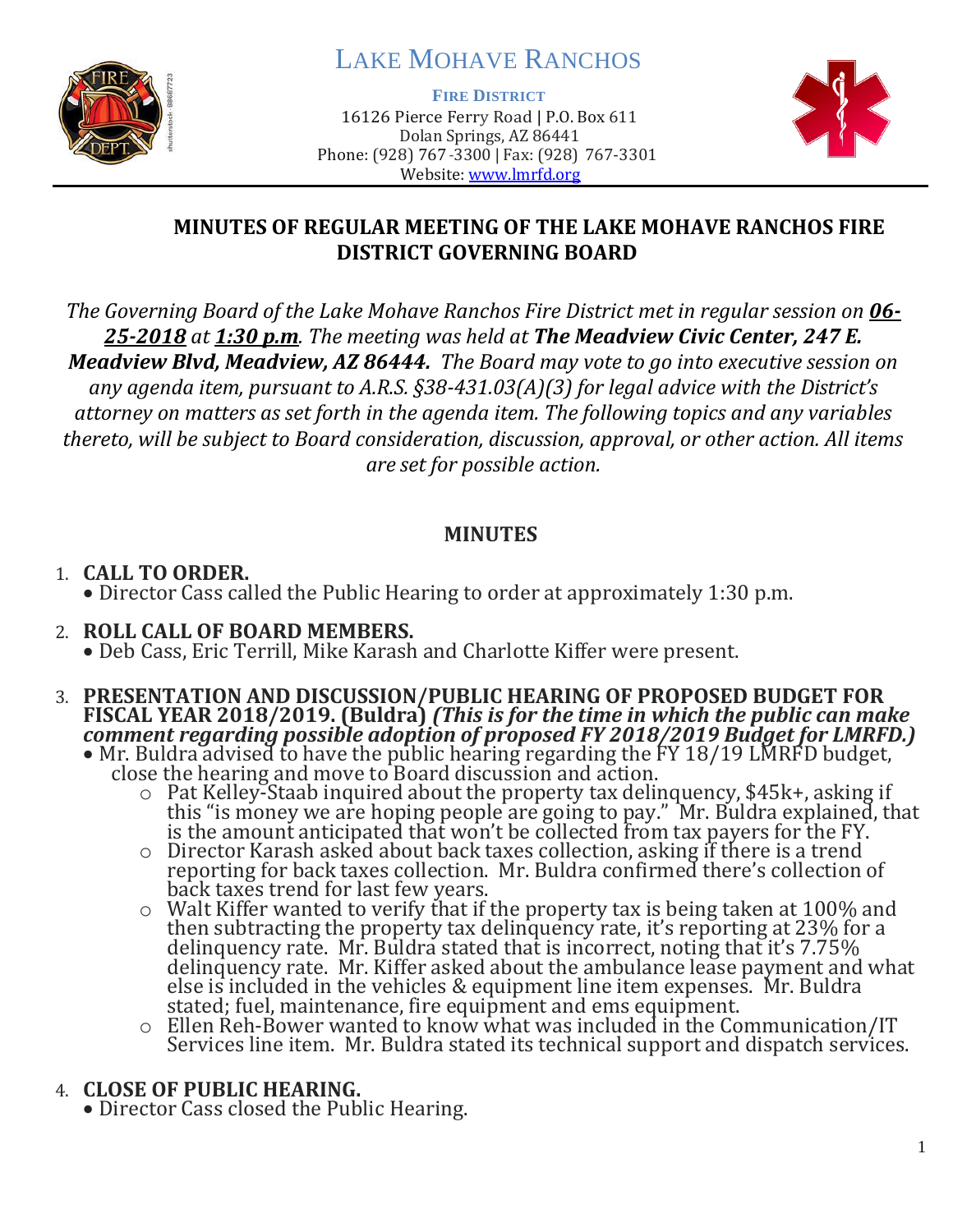## 5. **CALL TO ORDER.**

• Director Cass called the Regular Meeting to order.

### 6. **ROLL CALL OF BOARD MEMBERS.**

• Deb Cass, Eric Terrill, Mike Karash and Charlotte Kiffer were present.

#### 7. **PLEDGE OF ALLEGIANCE.**

• Recited**.** 

### 8. **APPROVAL OF MINUTES.**

- a. Budget Workshop 4/30/2018
- b. Special Session 4/30/2018
- c. Special Session Executive 4/30/2018
- d. Regular Minutes 5/29/18
- e. Executive Minutes 5/29/18
- Director Kiffer stated since she just received the changes to the Minutes that morning she hasn't had time to review the revisions and motioned to table the minutes for review and having them placed on the next regular meeting for approval. Director Cass 2<sup>nd</sup>, all members present in favor, motion carried unanimously.

### 9. **REPORTS**.

- a. May 2018 Financial Report(s). *(The financial report(s) are to be reviewed and approved by the Board).*
- *Revenue for the month of May was \$64,527 which was \$31,441 under budget.*
- *Mohave County Revenue for May was \$35,853 which was \$35,915 under budget.*
- *This variance is due to timing during the month and we are trending over budget YTD.*
- *Non-Tax Revenue for the month of May was \$28,674 which was \$4,474 over budget.*
- *This variance is due to timing of ambulance revenue which was \$18,903 under budget*
- *Expenses for May totaled \$77,294 which was over budget by \$12,912.*
- *Personnel expenses were \$15,226 over budget due timing of pay periods.*
- *Year to date Revenue is \$927,150 which is \$33,141 over budget.*
- *Year to date Expenses are \$779,243 which is \$45,013 under budget.*
	- o *Director Terrill reviewed the credit card statement with inquiry to \$700 difference reflecting. Mr. Buldra explained the financials are to 5/31 and the credit card statement and payment are different as of 5/31.*
	- o *Director Cass motioned to approve the financials for May 2018, Director Karash 2nd. All members present in favor, motion carried.*
	- b. Fire Chief's Report *(The governing body may not propose, discuss, deliberate or take legal action on this matter unless the specific matter is properly noticed for legal action. Therefore, action taken as a result of the Chief 's report will be limited to directing staff to study the matter or scheduling the matter for further consideration and discussion at a later date. (A.R.S. 38-431.02.K.)*
		- May 2018 transports were 35, helicopter transports were 4, refusals were 15, public assist were 1, fire calls were 6, good intent were 7, service calls were 4, false alarms were 3. Total calls 75 and total for HWY 93 were 12.
		- Meadview Staffing for July  $= 27$  out of 31 days.
		- Meetings attended: Run Review, Prehospital Care Committee, State Land and Stop the Bleed class.
		- Burn Ban still in effect Stage II
		- Finalization of Firehouse Subs Grant and VFA Grant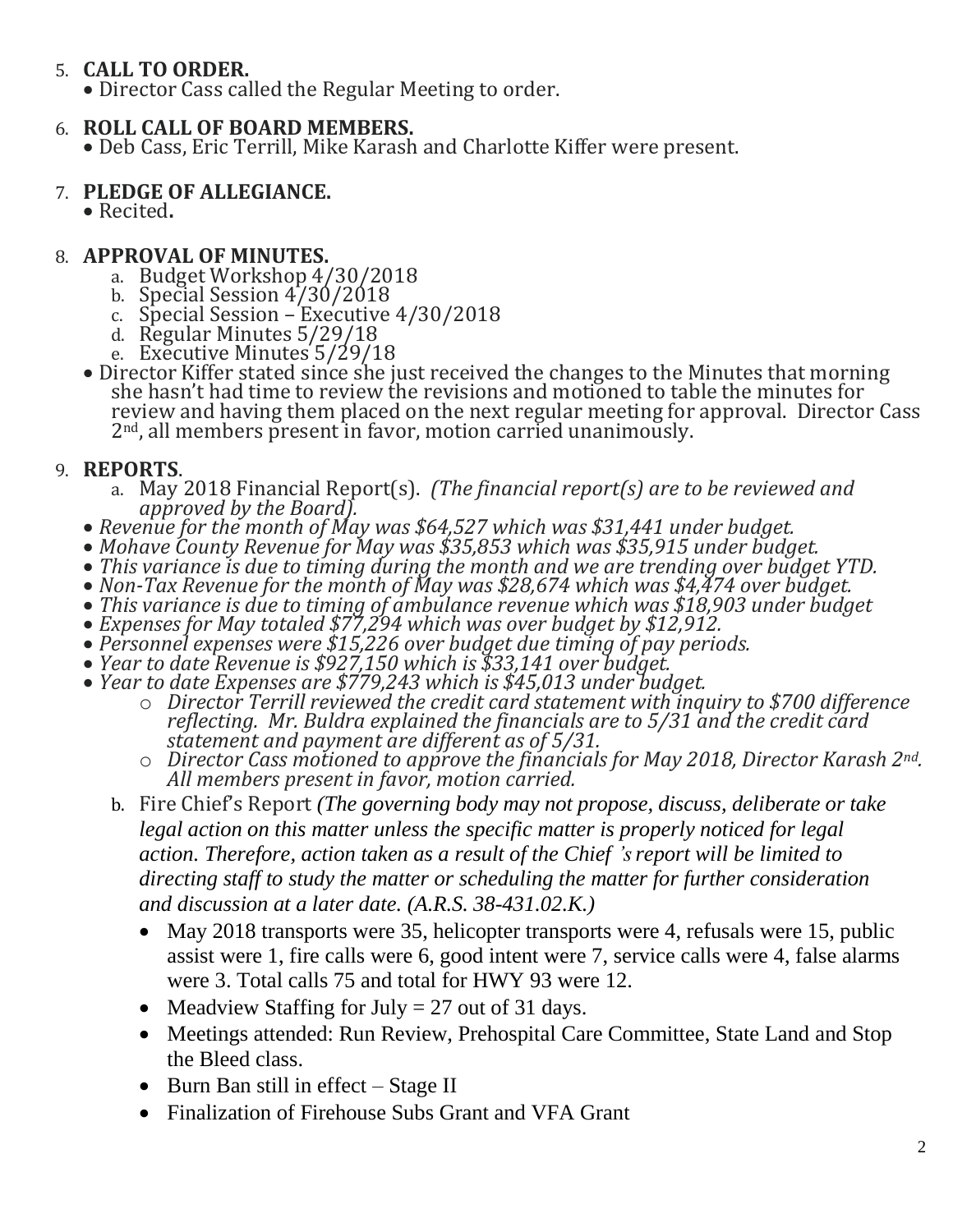• B-436 in service, adding more equipment as needed

## 10. **REGULAR BUSINESS**.

- a. Discussion and possible action regarding: Possible adoption of final Fiscal Year 2018/2019 Budget. (Cass)
- The Board reviewed the proposed budget, that's been discussed and posted previously. Director Karash motioned to adopt the FY 2018/2019 budget for LMRFD, Director Terrill 2nd. All members present in favor, motion carried.
	- b. Discussion and possible action regarding: Report(s) provided to LMRFD Board of Directors for fire/ems calls; Highway 93; various locations; material on spreadsheet starting January 2018 to current and continued monthly; possible action regarding: Copy of Chief's Report to LMRFD Board of Directors each month for regular meeting. (Kiffer)
- Director Kiffer wanted a spreadsheet for a month to month review. Chief DeMaio wanted to clarify what report is being requested, if it is only Highway 93. Director Kiffer suggested all numbers for calls. Chief DeMaio confirmed he could do a report, but the system isn't reporting just Highway 93, he stated he must do a hand count for those and report them. No Action. Walt Kiffer stated that he would do a spreadsheet for the Chief, who has never done one, if the Chief gives Mr. Kiffer the numbers.
	- c. Discussion and possible action regarding: Annual renewal and acceptance of CopperPoint (Worker's Compensation) services for LMRFD. (Administration)
- Chief DeMaio stated this is a housekeeping item to renew annually and it's budgeted in the new FY 18/19 budget. Director Terrill wanted to know if the kinks were worked out with Copperpoint. Chief DeMaio expressed he isn't happy with them, noting we are on level ground with them, "but we did come across a bill from them where they showed we owed them money, adding we combed through and researched that there was a check sent to Copperpoint that got lost in the mail, which we didn't know and once the research was concluded we found out why the invoice was sent." Chief DeMaio noted we promptly paid them that money, noting he isn't personally happy with Copperpoint and that he's reached out to another company (7710 Insurance) for a quote and there's a slight cost difference in savings, noting in the future we can look at them. Director Kiffer wanted to know if this company provided the same services as Copperpoint. Chief DeMaio stated, they provide the same services. Director Kiffer asked if they could move away from Copperpoint before FY end. Mr. Buldra stated you have to stay with them for the FY renewal based on their Contract. Director Kiffer motioned to accept the Copperpoint services Contract, Director Cass 2nd. All members present in favor, motion carried unanimously.
	- d. Discussion and possible action regarding: Annual renewal and acceptance of EMI health insurance for qualified LMRFD District employees. (Administration)
- Chief DeMaio stated this is a housekeeping item, noting this is the same medical insurance we've had for past few years. Chief DeMaio stated we did reach out for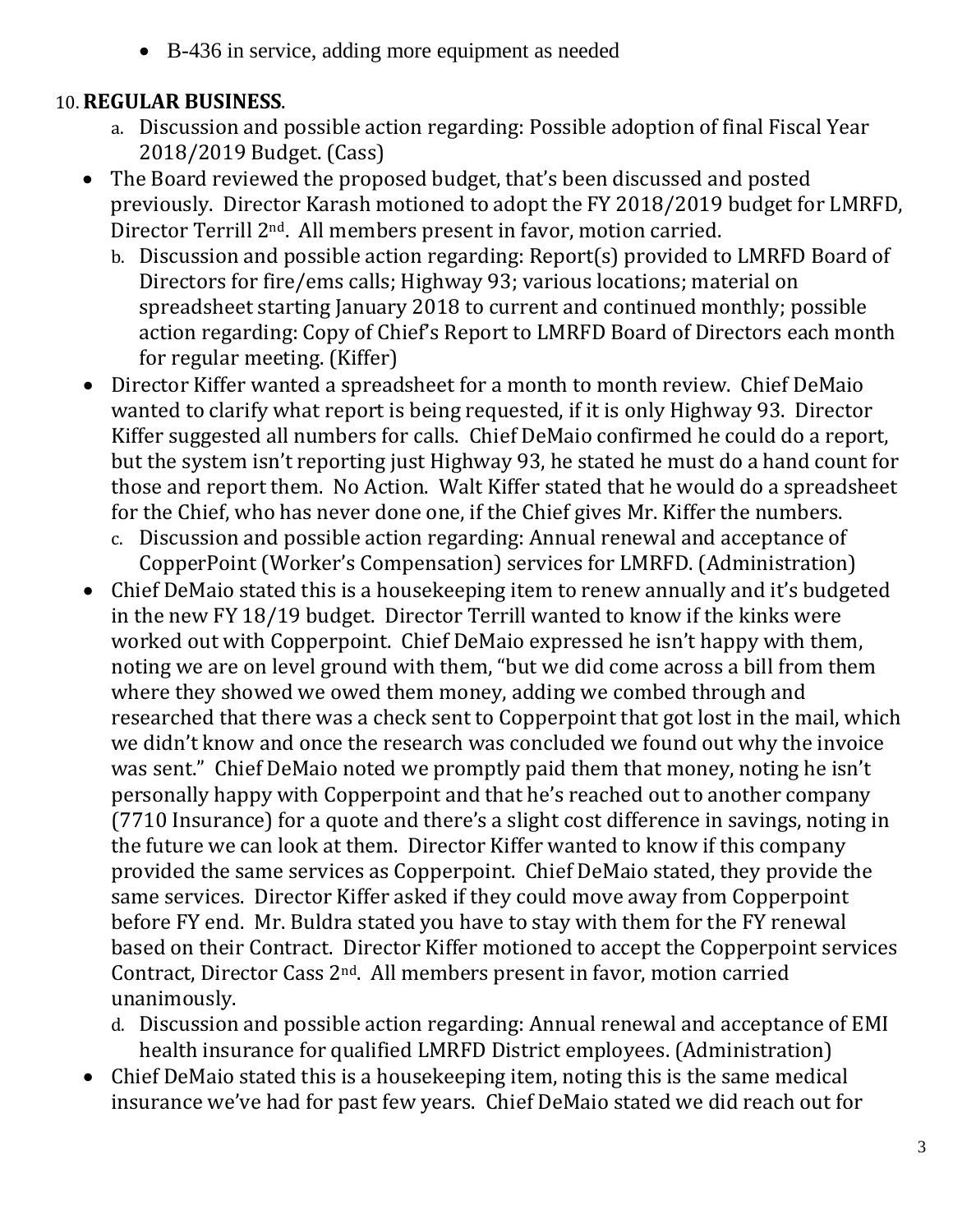comparable costs and there wasn't anything better. Director Kiffer motioned to accept the EMI renewal Contract, Director Terrill 2<sup>nd</sup>. All members present in favor, motion carried unanimously.

- e. Discussion and possible action regarding: Repair order for A-1186 (Ambulance); engine repair through B&B Auto; estimated amount \$5941.55; additional quotes for review; approval of vendor to perform repair. (Administration)
- Chief DeMaio stated other quotes have been received, other vendors go off of the information received to provide a quote as best as they can without having the actual vehicle to look over. Chief DeMaio stated he had a concern with the comments made at the last meeting regarding the B&B quote, specifically the being double charged, and he noted he felt the comment carried over and was insinuated towards him and that he would be party to such business or lacks the intelligence for vehicle repairs. Director Terrill noted he didn't mean for the Chief to take those comments that way, or his ability to make decisions. Director Terrill stated his concern was a charge that was double charged and wanted more information. Director Terrill stated he isn't a fan of one vendor being a sole vendor for the Fleet, noting Anderson Ford's quote would save the District \$500 and noted that we should always get at least 3 quotes. Chief DeMaio stated that Anderson Ford has lost AMR Fleet and believes they lowballed the bid on purpose. Director Terrill stated, "\$500 is \$500. Director Karash stated on the 2<sup>nd</sup> page of the Anderson quote it indicates they may need additional parts, and that he didn't agree with Director Terrill's comment of \$500 is \$500. Director Kiffer stated they are the lowest bid and we should give them a chance although there is a caveat on the other page. The Board and the Chief ensued in discussion regarding Ford working on a Ford Ambulance with add-on's and technicians available and work to be performed. Director Terrill stated this is not an emergency repair. Chief DeMaio stated, it is now, and we have a DHS inspection which will put that vehicle out of service, other vehicles that need tires/repairs. Director Kiffer motioned to accept the quote provided by Anderson Ford, Director Terrill 2nd. Director Karash abstained. Director Kiffer, Terrill and Cass carried the voted, motion passed.
	- f. Discussion and possible action regarding: Open LMRFD Board Vacancy; interview of candidates; possible acceptance and approval of new LMRFD interim/temporary Board Member through end of term (November 2018); elected position is open for re-election; OML training overview; Oath of Office. (Cass)
- The Board ensued in discussion regarding qualifications to be a board member. Director Cass noted a person must live in the District for 6 months and pay property tax on that property to qualify. Director Cass noted it is just a temporary position. It was discussed that a Candidate show an ongoing interest in LMRFD, besides showing up for the Board Meeting to accept a Candidate to sit on the Board. Director Cass noted she would like to see another Meadview candidate. Theodora Koeppen noted her interest in being a temporary board member for LMRFD. She inquired about if she qualified with just being annexed into the District. Director Kiffer motioned to accept Ms. Koeppen, Director Cass stated we need to check her qualifications first. Mr.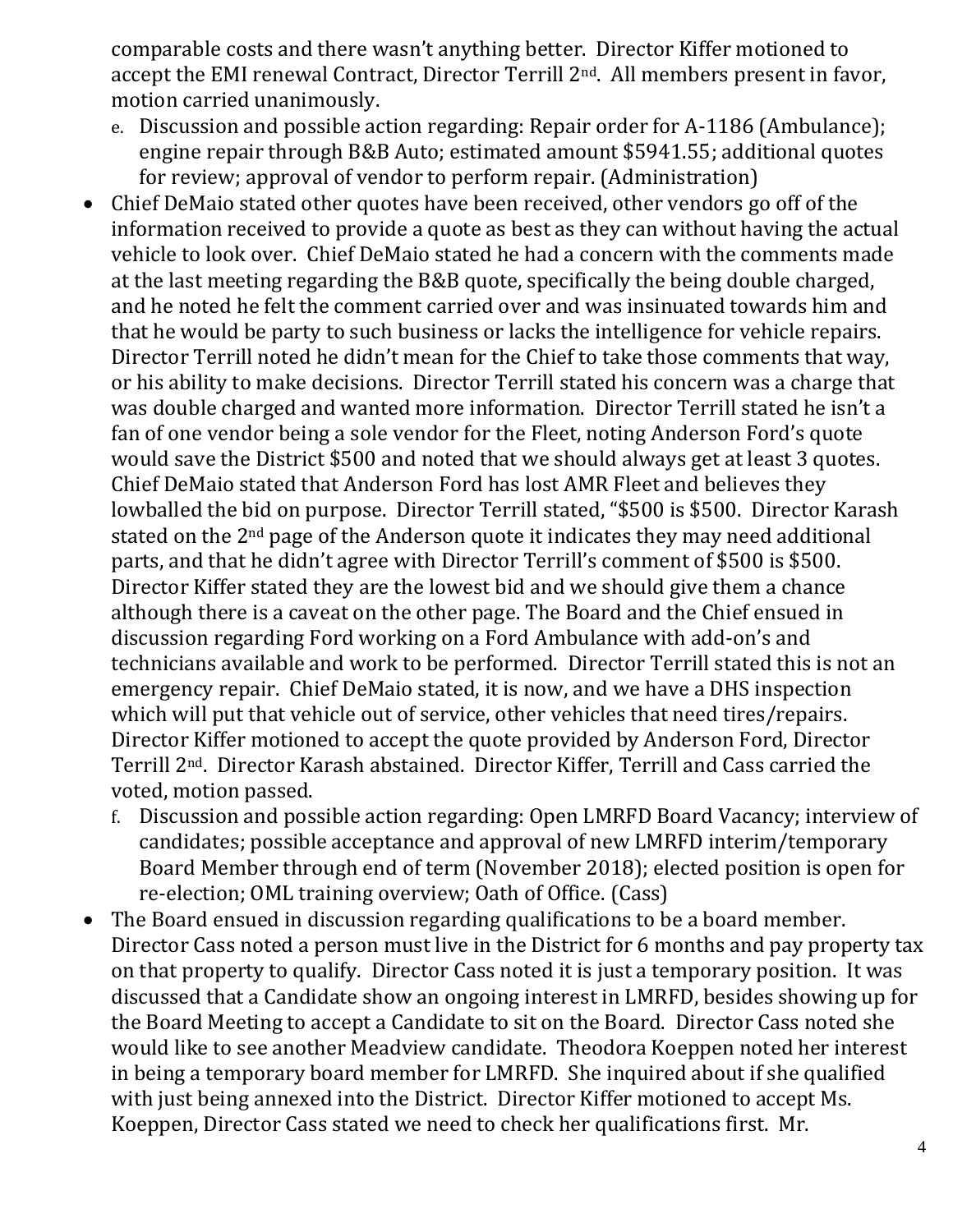Whittington reviewed the qualifications to be a board member. Mr. Whittington stated to be qualified you need to be a resident and registered voter. Director Kiffer motioned to accept Ms. Koeppen to the vacancy on the board, Director Terrill 2nd. Director's Kiffer, Terrill and Karash motioned "aye," Director Cass abstained. Motion carried.

11. **CALL TO THE PUBLIC & CORRESPONDENCE**. (*Consideration and discussion of comments and complaints from the public. Those wishing to address the Lake Mohave Ranchos Fire District Board need not request permission in advance. The Fire District Board is not permitted to discuss or take action on any item(s) that are not on the Agenda that are raised in the call to the public. However, individual Board Members may be permitted to respond to criticism directed to them. Otherwise, the Board may direct that staff review the matter or that the matter be placed on a future agenda. The Fire District Board cannot discuss or take legal action on any issue raised during the Call to the Public due to restriction of the Opening Meeting Law.)*

- Pat Kelley-Staab She suggested the Board figure out the boundaries of the District.
- Ellen Reh-Bower She reviewed the minutes for May 2018 regarding a fee (\$1000) Mr. Whittington indicated for when filing small claims. She stated "he must know, we don't use an Attorney to file a small claim." Ms. Bower reviewed the portion of those minutes again, with the portion of Board Members having access to Quickbooks and disagreed with Mr. Buldra & Mr. Whittington's advice. She stated a "look only" category could be established. She reviewed the billing and what home owner's insurance is for and should pay for. Noting that if the home owner refuses to pay, a lien can be placed or a small claim. Ms. Bower also noted the financials reported in April showed over budget for expenses, noting that the amount didn't line up. Director Kiffer noted that is a correction that is for that set of minutes, "under not over, that will be made in the Minutes." Ms. Bower also noted the personnel expenses reimbursement and Chief DeMaio explained that was the Hall/Parker settlement.
- Walt Kiffer He stated there's confusion regarding the AFDA and ARS pertaining to board member requirements. He noted that Mr. Whittington is one of the authors for the AFDA handbook.
- Director Kiffer motioned to enter Executive Session, Director Terrill  $2<sup>nd</sup>$ . All members present in favor, motion carried.
- Director Cass called a recess at 3:12 p.m. prior to Executive Session starting.
- Director Cass called Executive Session to order at approximately 3:22 p.m.

# 12. **EXECUTIVE SESSION – CONSENT AGENDA** *(The following items listed below are placed*

*on a Consent Agenda).*

- *1. Board of Directors may vote to go into Executive Session pursuant to A.R.S. §38- 431.03(A)(1) for personnel matter, A.R.S. §38-431.03 (A)(3) for legal advice and pursuant to A.R.S. §38-431.03 (A)(4) to give direction to legal counsel re:*
	- a. Discussion regarding: Personnel Matter re: Chief DeMaio and Karen Jackson re: Administrative Staff Office Policy; Hours of Operation. (Kiffer)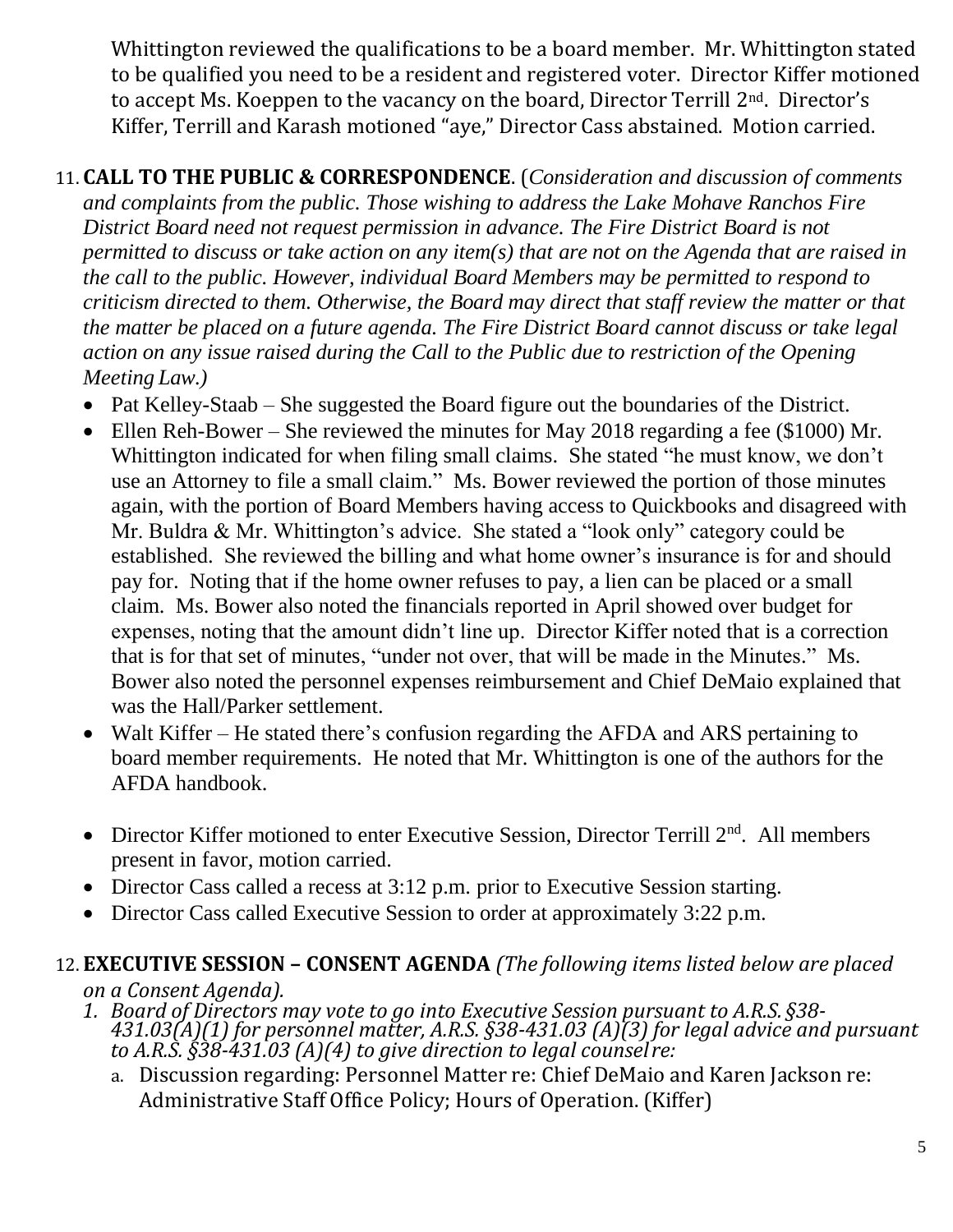- b. Discussion and possible action regarding: Alternative staffing contract services; back-up services for emergency(s) for Chief and Administrative Assistant; coverage of duties outlined for Contract services compared to duties each current position fulfills; cost of services to LMRFD vs. employee current cost. (Kiffer)
- c. Discussion regarding: Update regarding payroll matter. (Cass)
- d. Discussion regarding: Personnel Matter: LMRFD Interim Fire Chief Contract and/or Fire Chief Contract; with changes from Board and Fire Chief. (Board/Administration)
- Director Kiffer requested that Mr. Whittington's Office transcribe the Executive Meeting Minutes, and Chairperson Cass agreed.

# 13. **EXECUTIVE BUSINESS.**

- a. Discussion and possible action regarding: Personnel Matter re: Chief DeMaio and Karen Jackson re: Administrative Staff Office Policy; Hours of Operation. (Kiffer)
	- Director Kiffer motioned to refer to the Personnel Matter to LMRFD Board Attorney, Mr. Whittington for legal opinion, and the motion was seconded by Director Terrill. Directors Kiffer and Terrill voted "Aye." Director Cass and Karash abstained. Motion carried.
- b. Discussion and possible action regarding: Alternative staffing contract services; back-up services for emergency(s) for Chief and Administrative Assistant; coverage of duties outlined for Contract services compared to duties each current position fulfills; cost of services to LMRFD vs. employee current cost. (Kiffer)
	- No action.
- c. Discussion and possible action regarding: Update regarding payroll matter. (Cass)
	- Tabled for pending update; Director Cass indicated she would email the Board when she has dropped of the packet to the Mohave County D.A.'s Office.
- d. Discussion and possible action regarding: LMRFD Interim Fire Chief Contract and/or Fire Chief Contract; with changes from Board and Fire Chief. (Board)
	- Tabled due to a communication error.

# 14. **CONSIDERATION OF FUTURE AGENDA ITEMS.**

- All tabled items will automatically move to following month's Regular Meeting, unless noted otherwise and/or pending more information.
- Application form & information for LMRFD Board vacancies / elected positions.
- Boundary areas for LMRFD
- A.R.S. 48-803 pg. 1 #C (reimbursements for LMRFD Board Members fuel)
	- Director Cass confirmed to Director Kiffer that she and the Chief have received correspondence from Christine Baker, and Director Cass will respond to Ms. Baker.

## 15.**NEXT REGULAR BOARD MEETING DATE & LOCATION.**